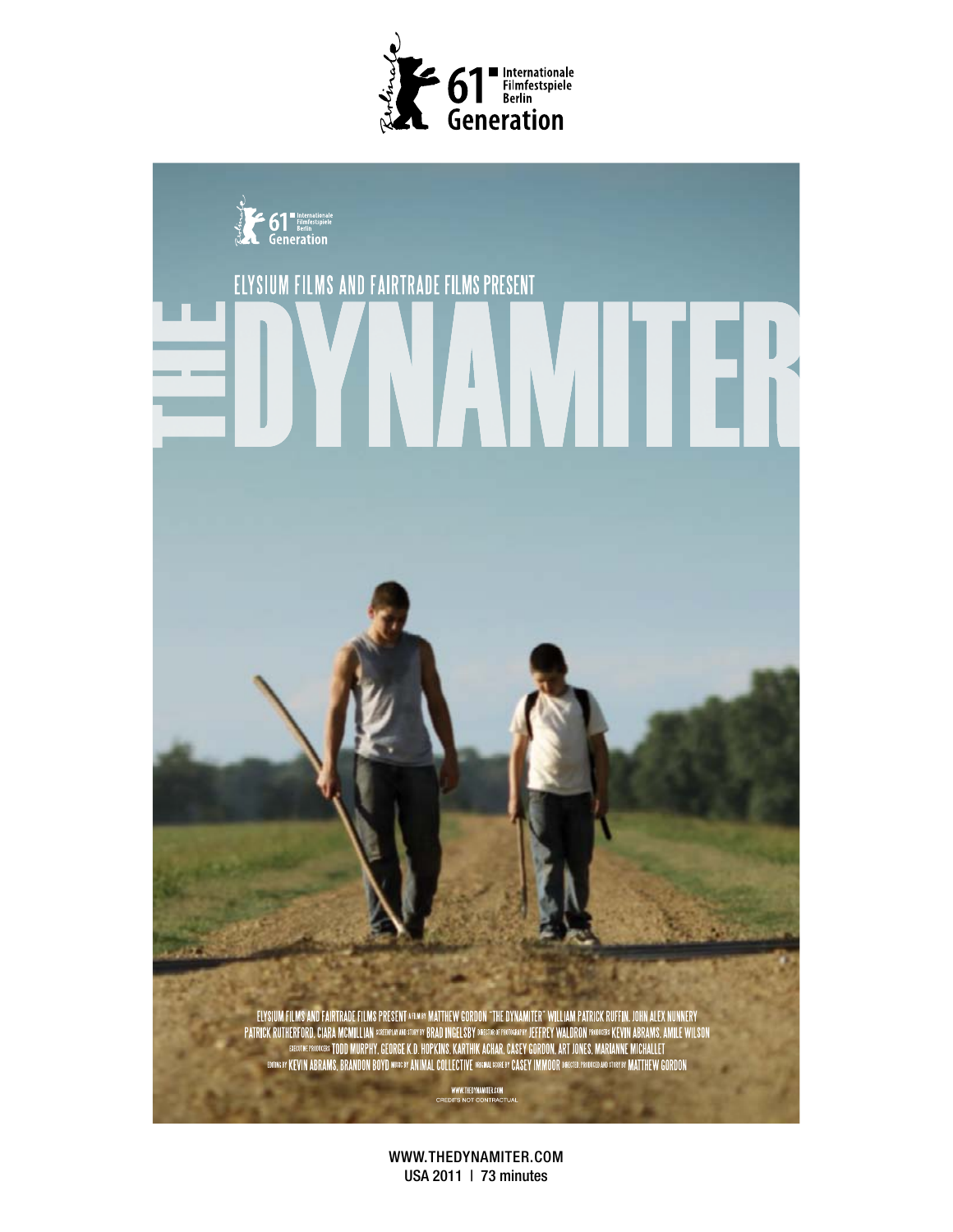## SYNOPSIS

It's another summer in Glen Allan, Mississippi for fourteen-year-old Robbie Hendrick. His wayward Mother has run off again fearing a breakdown and he's left to pass the days caring for his halfbrother, Fess. But he's as hopeful as ever that his dream of a family will be realized this year. As Robbie and Fess burn the days together, Robbie's dream becomes closer than ever before. His older brother Lucas returns to the home and postcards begin to arrive from their Mother promising that she's better and that she'll return home soon.

But Robbie knows the futility of keeping faith in promises. As the deep days and nights begin to pass without his mother's return and with the ever-present threat of social services closing in on the brothers, Robbie must face the fact that he may just lose the only family he's ever had: Fess.

Filmed on location in the Mississippi Delta town of Glen Allan, MS with all non-actors from the region, The Dynamiter is a story of family in the forgotten America, uncompromisingly told by the very people who live it everyday.

## DIRECTOR STATEMENT

The Dynamiter is a story of creating hope, something we all have to do every day or else we will have no life to speak of. Robbie Hendrick has the spirit and the character we all seek to find within us: the ability to create hope in a completely hopeless environment.

In Robbie's case, he has no parents to speak of and takes care of his younger, half-brother Fess while dreaming of reuniting the family he has never known. He is a trouble-maker, a thief and a poor student; not the kind of character we imagine could inspire us. But he has goodness, truth and devotion to his loved ones- the kind of which any of us can only dream to have. Robbie will surprise you just as he does me every day. I want to share his story and pass it on so we can all learn together from Robbie what it takes to make life hopeful and true and our attitude strong, looking to the sky when all around us seems dark and cold. In Robbie's world, he's not looking for perfection, rather whatever works for those he loves and himself. We can all find this in ourselves as we follow his story. And we can all be better with his touch.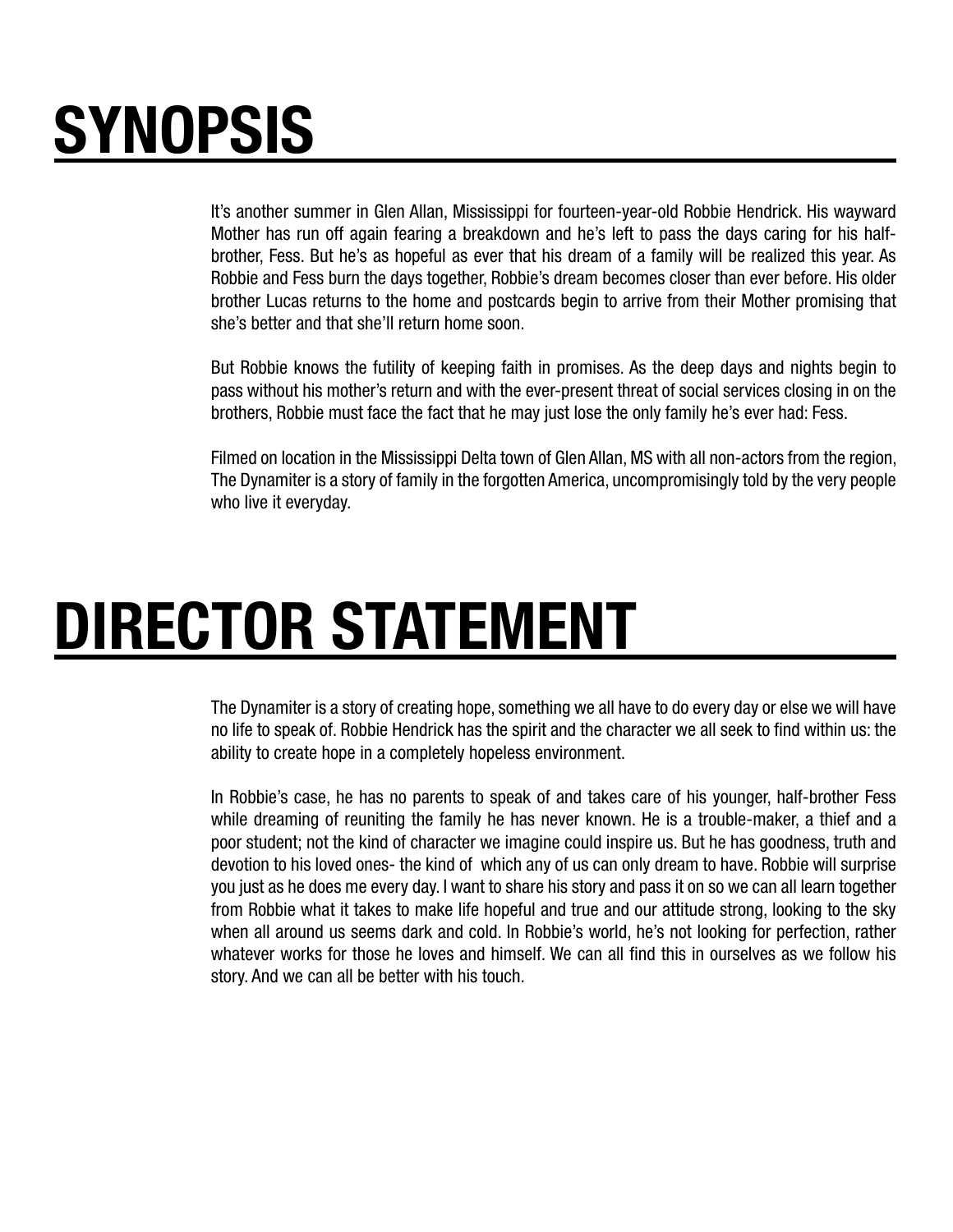# ABOUT THE CAST

## WILLIAM PATRICK RUFFIN (Robbie Hendrick)

William Patrick "Will" Ruffin, 16 years old, attends Chamberlain-Hunt Military Academy in Port Gibson, Mississippi, where he excels academically as well as holds a high rank and leadership role. He has lived in Greenville, Mississippi, since age 3, and has always attended a Christian-based school. Will had no formal acting experience prior to being cast in THE DYNAMITER, however he was often cast in lead roles in school plays. His enthusiasm and work ethic on the set of The Dynamiter kept the whole crew moving. Will plans to pursue a career in acting.

## **JOHN ALEX NUNNERY** (Fess Hendrick))

John Alex Nunnery, 11 Years Old, attends Lamar Elementary School in Meridian, MS. When not in school he focuses his time as a member of the Meridian Swim Team, his Boy Scout troop, reading and drawing. He completed his Black Belt in Tae Kwon Do from the International Tae Kwon Do Alliance last year. John Alex has been performing in school plays since Kindergarten as well as on the local community theater stage. He went to audition for the role of Fess after hearing of the production on Mississippi Public Radio. After several readings with Director, Matt Gordon, his winning personality earned him the role in THE DYNAMITER.

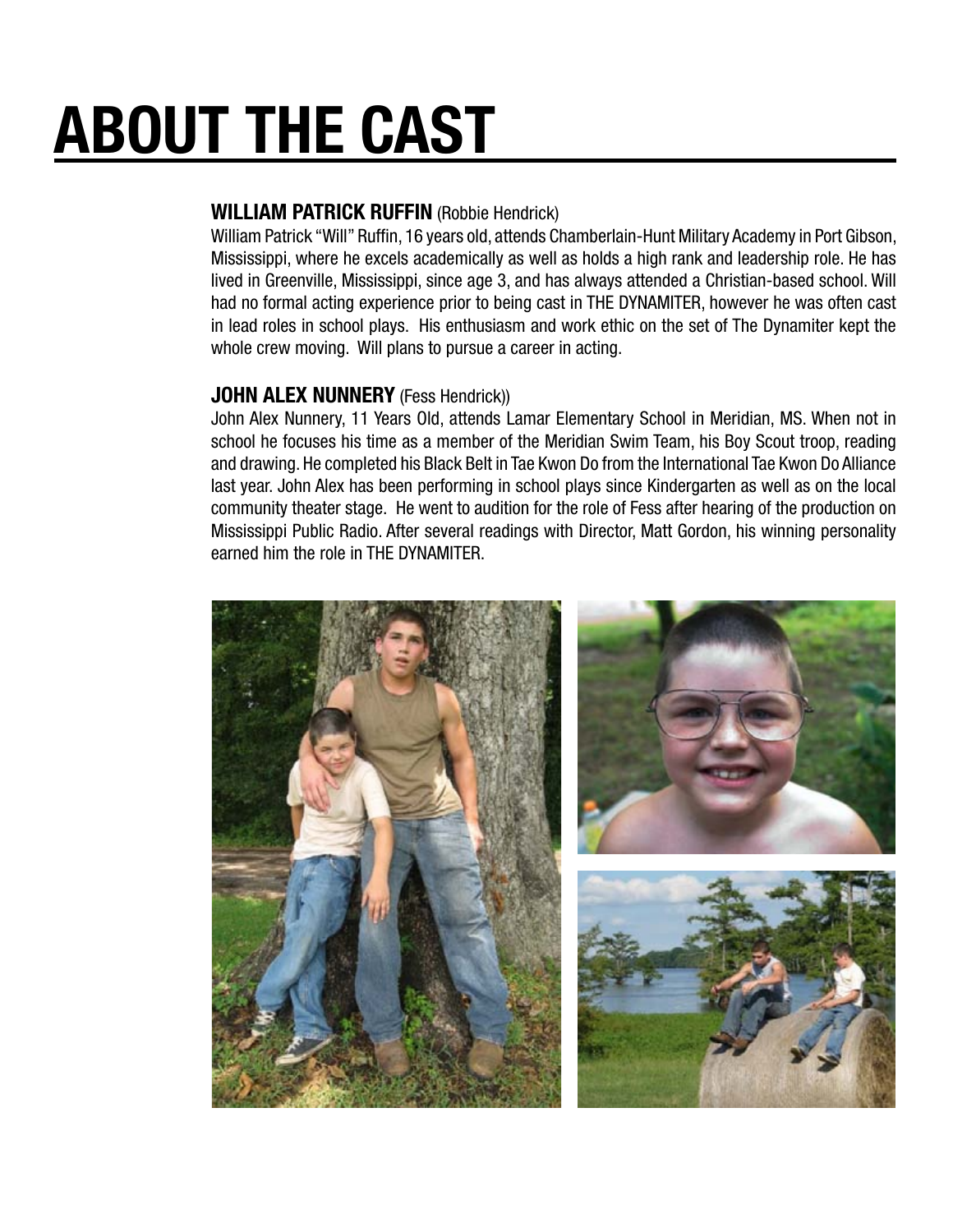# ABOUT THE FILMAKERS

### MATTHEW GORDON Director

Born in Baltimore, Maryland USA on December 12, 1970, Matthew attended high school in Baltimore at Gilman School where he began his interest in photography, music and the arts.

He graduated from Middlebury College in 1993 with a degree in liberal arts and went on to teach in eastern Europe for two years before directing and photographing his first feature documentary," Novi Sad", about the youth culture of Serbia during the Bosnian war in 1996. Matthew graduated from the directing program at the American Film Institute in 2005. His thesis film at AFI, "The Honeyfields" (2005, 21 mins.), was accepted at film festivals all over the world and won numerous prizes.

Matthew has been working in film and television for 15 years while living in New York City, Los Angeles, and Texas during these years. The majority of his work has focused on making documentaries for television on topics ranging from international politics to resident doctors to police dramas. His credits include field producer for the TV documentary series "The First 48", "Dallas SWAT", and "Resident Life" for American television.

"The Dynamiter" is the first feature film Matthew has directed. He lives and works with his wife, Marianne, between New York City and Dallas, Texas.

#### FILMOGRAPHY

2000- "Novi Sad"(88 mins-documentary) director, camera, producer

2005- "The Honeyfields" (21 mins) director, producer

2010- "The Dynamiter" (73 mins) director, producer, story

#### KEVIN ABRAMS BIO Editor

A graduate of the University of Pennsylvania, Kevin Abrams received his MFA in directing from the American Film Institute. Since then he has worked in various capacities directing, producing, and editing for NBC, MTV, ABC, Animal Planet, Discovery and a host of other networks. In 2008 he founded Fairtrade Films, an intellectual property development company and has created graphic novels, video games, music videos, television series and screenplays for a variety of companies including Epcot Disney, Universal Pictures, Darkhorse Entertainment, Landscape Entertainment, Kaplan Entertainment, and IBM. Presently, he is in pre-production on his directorial debut, Sunday at Four, and loves to floss daily.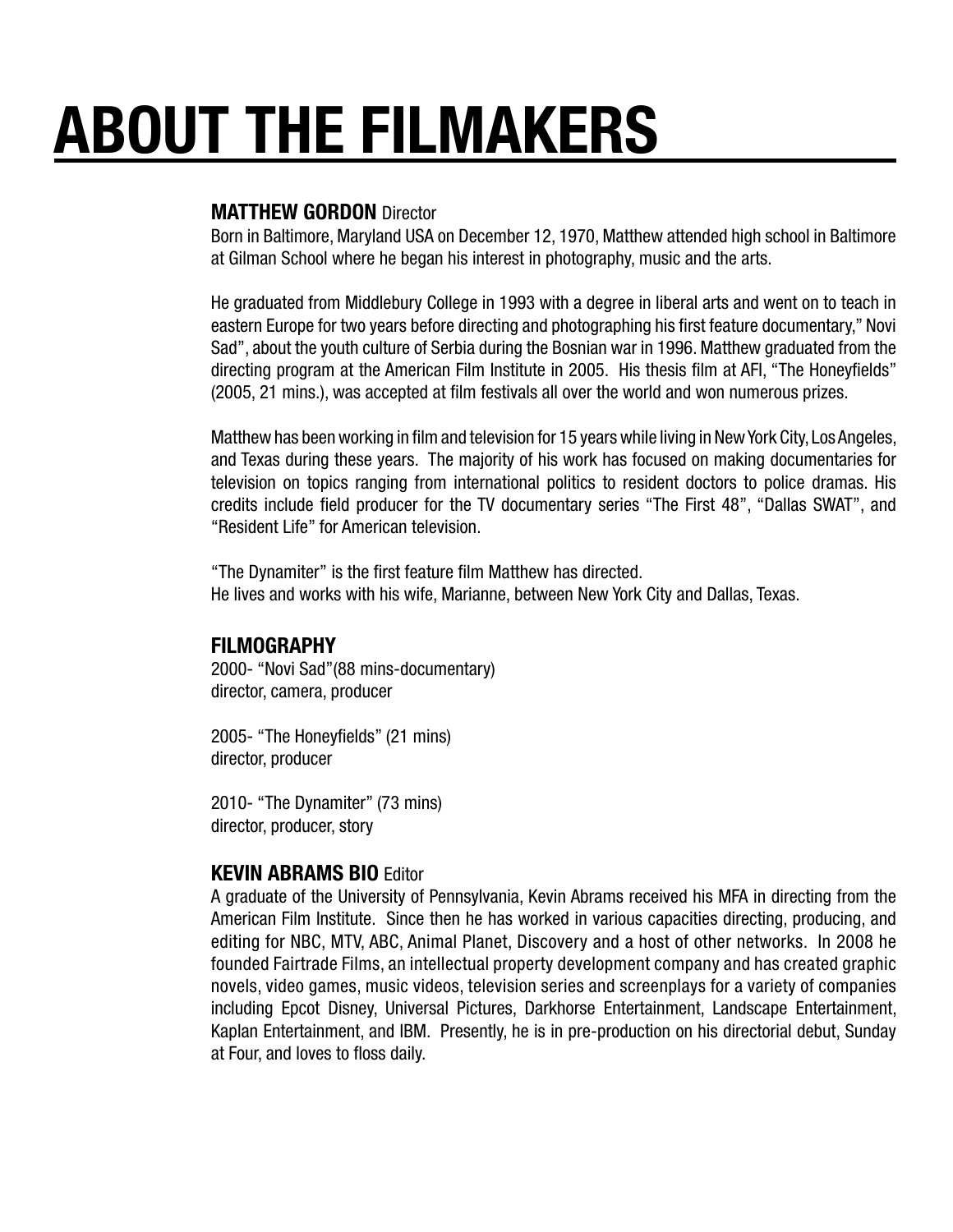# ABOUT THE FILMAKERS

#### JEFFREY WALDRON Cinematographer/DP

Born in the United States, Jeffrey spent his formative years all around, living in seven cities in four countries on three continents before graduating high school. His passion for stories and images brought him to Los Angeles, where he graduated Cum Laude from the prestigious Cinema-Television Production program at the University of South California and later obtained his MFA in Cinematography from the American Film Institute,. Jeffrey currently works in Los Angeles as a professional cinematographer and still photographer.

#### **BRAD INGELSBY Story, Writer**

Brad is the second oldest of five children. He holds degrees from Villanova University and the American Film Institute where he was a screenwriting fellow. He is an avid college basketball fan.

### CASEY GORDON Executive Producer

Casey has been the Private Equity & Business Development Manager at The Capital Partnership in London since 2006. He is responsible for private equity investments & new business development, including work on the firm's corporate initiatives. He previously served as an investment associate with The Steinberg Fund, a private equity fund investing in Ukraine. Casey holds a BA in Sociology from Johns Hopkins University and an MBA from the MIT Sloan School of Management. He is married with two children. This is Casey's first journey into the world of feature film making with his brother Matthew's" The Dynamiter."

## TODD MURPHY Executive Producer

Born in Baltimore, MD in 1970, Todd Murphy currently resides in Fernandina Beach, FL where he works as an Anesthesiologist and as an Executive Producer for Elysium Films. He is the father of two young children, a private pilot, and an outlaw in Peru.

## GEORGE K.D. HOPKINS Executive Producer

George was born in the United States of America in the city of Baltimore, Maryland. Prior to his current residence in Qatar as head of the American School there, George had been an educator for 3 years in Thessaloniki, Greece and 2 years in Amman, Jordan. He is a graduate of Franklin & Marshall College with a bachelor's degree in government and holds two master's degrees: one in mathematics education from Bank Street College in New York (MSEd) and the other in international business administration from Long Island University, also in New York (MBA). "The Dynamiter" has been a passion for George for the last four years while he served many capacities to see it come to fruition.

#### KARTHIK ACHAR Executive producer

While both a U.S. and French citizen, Karthik currently resides in London, England. He heads the European office of a US-based investment fund and serves as an Executive Producer for Elysium Films. As a former student of Improvisation and Meisner-based acting, Karthik is an active supporter of Independent Films.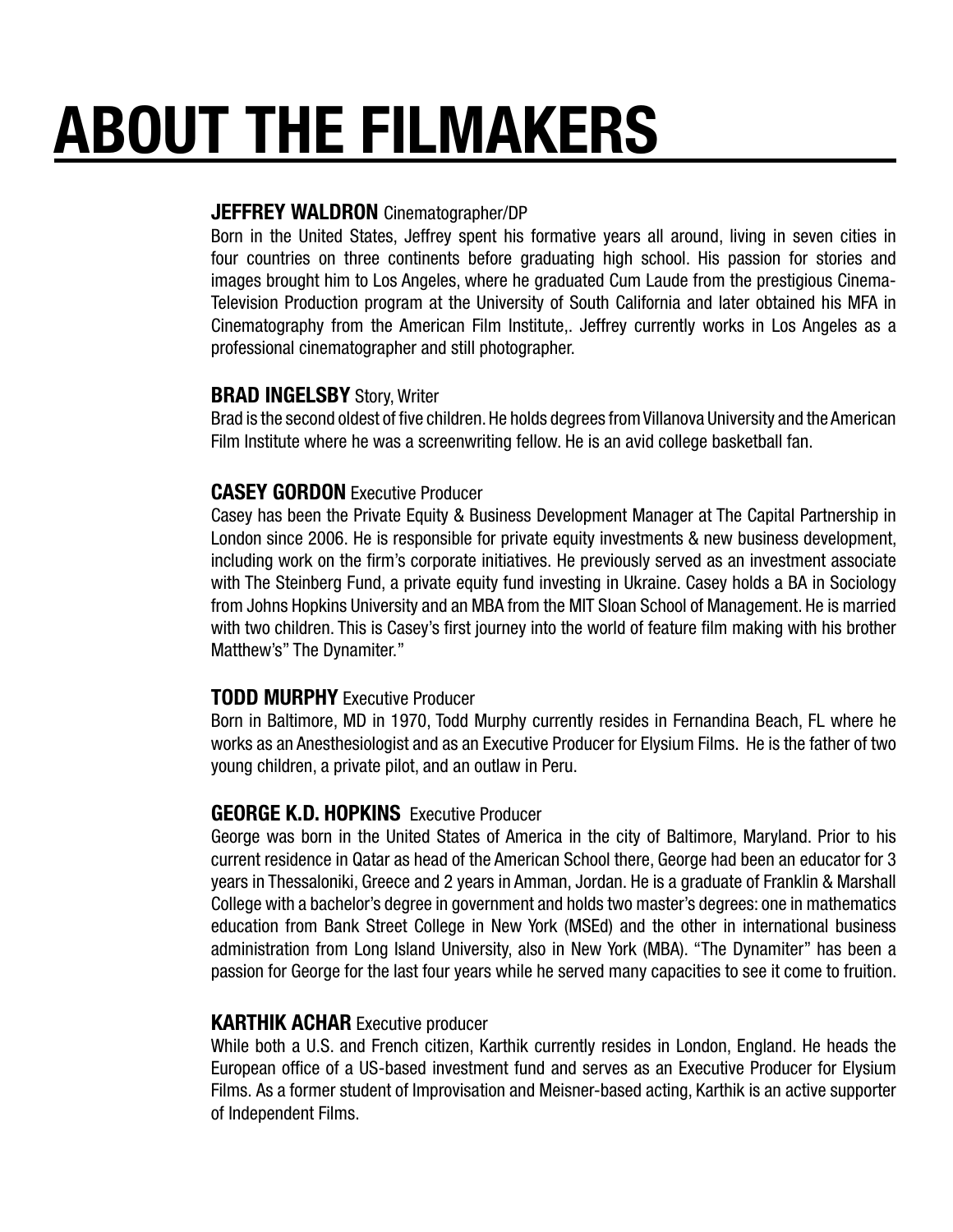# ABOUT THE FILMAKERS

## MARIANNE MICHALLET GORDON Executive producer

Marianne worked in the banking industry for 7 years in Paris and New York before turning to filmmaking and film financing. She is currently directing and producing her first documentary about Wall Street. She holds a MBA degree from ESCP Europe. Marianne serves as an Executive Producer for Elysium Films and resides in New York City with her husband, Matthew.





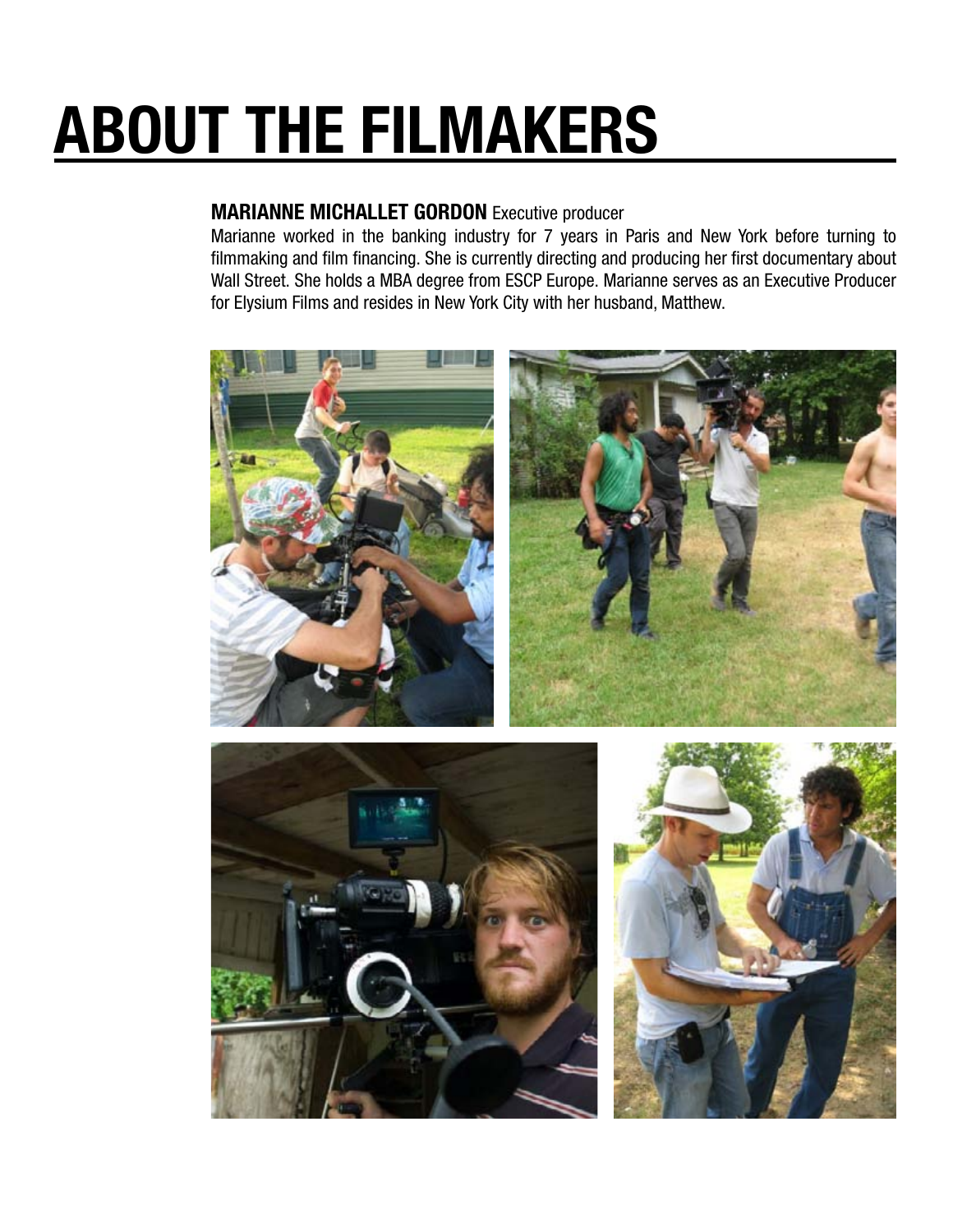## ON SET





















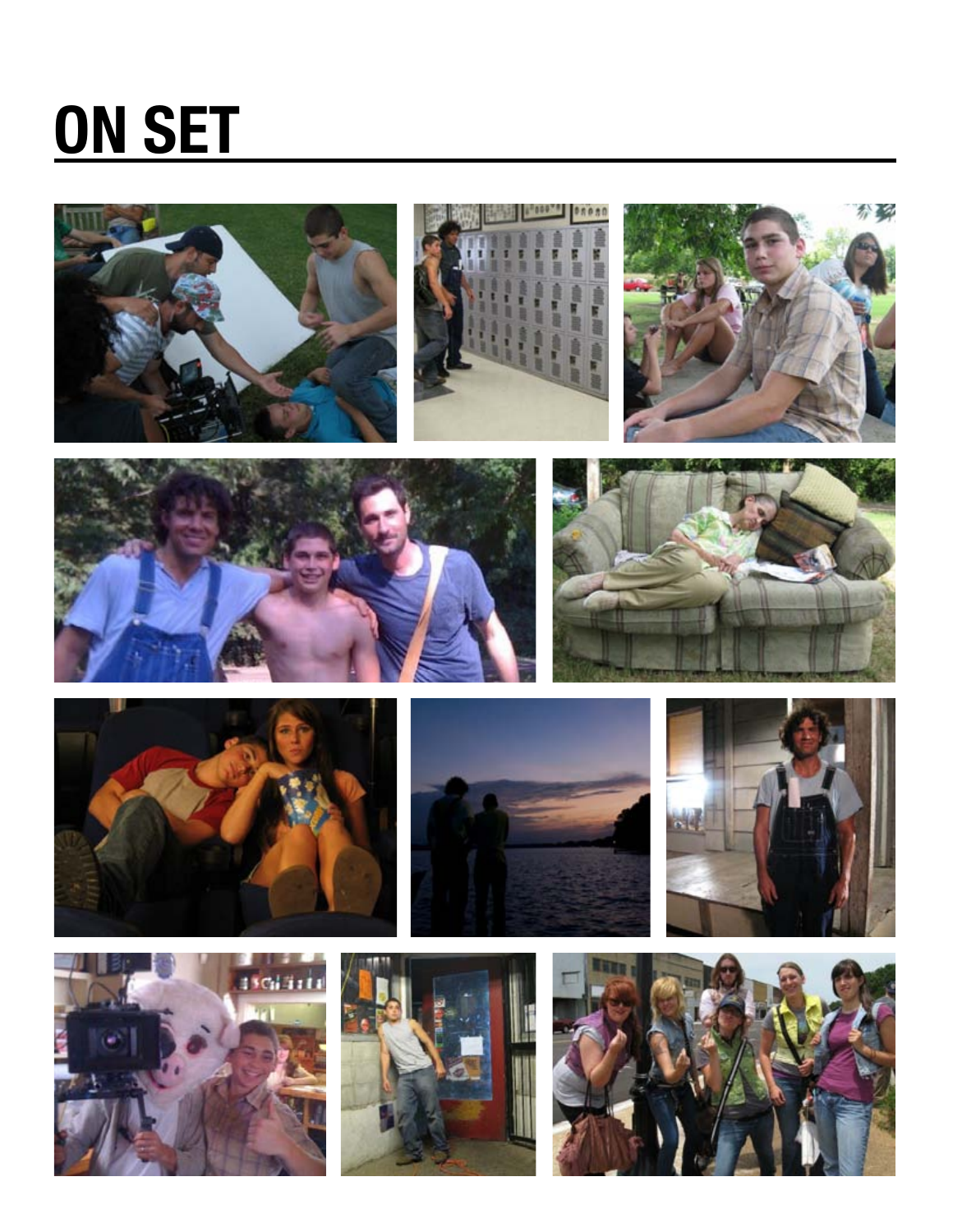## ELYSIUM FILMS PRESENTS IN ASSOCIATION WITH FAIRTRADE FILMS

## DIRECTOR

Matthew Gordon

## WRITER

Brad Ingelsby

#### STORY BY

Brad Ingelsby | Matthew Gordon

## CAST

Fess Hendrick **John Alex Nunnery** Lucas Hendrick Patrick Rutherford Mamie **Ciara McMillian Principal Curtis Lane Rodgers** Gimmel Joyce Baldwin Mothe Debra Toth Timmy Feller **Braxton Gordon** Lard Ass Gagne Caleb Chambers Willie Buck **Casey Brown** Willie's Aide **Ron Brown** Lickspittle 1 Zach Warren Lickspittle 2 Maddux Manning Lickspittle 3 Daniel Smith Lickspittle 4 Kyle Manning Billy Sug" Dezzie Dezzie Sheriff Addison **Byron Hughes** Flatbed Driver **Dale Mann** Timmy's Girlfriend Courtney Tharp Mrs. Kellman Amie Ruffin Kissy Kellman Sarah Fortner Lard Ass' Girlfriend Summer Gordon Waitress at Gus Sandy Whatley Sheriff's Deputy 1 Gary Jones Deputy Guthrie **Deputy Guthrie** Jeff Widdington Sheriff's Deputy 2 Jeff Nick BBQ Waitress Casey Heflin Dancing Pig **Kelly Truax** Old Man Cooper Mike Jones Sedan Driver Steve Mitchell

Robbie Hendrick William Patrick Ruffin Katherine Ingram Mary "Winkie" Wingfield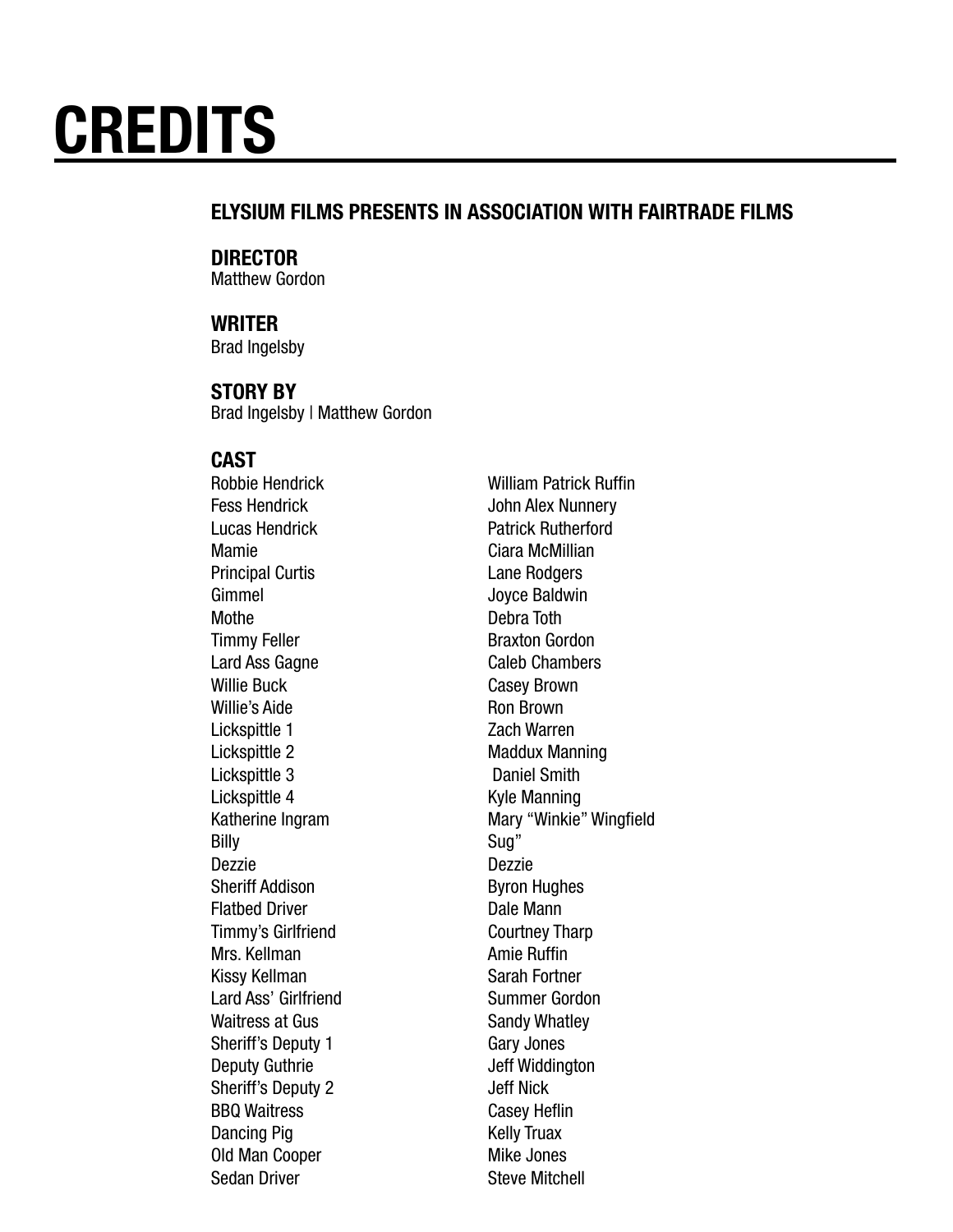## CAST (continued)

Reminiscing Driver **Arthur Arrington** Henry **Robert Demery** Sylvie Becky Mobely Zoey **Hannah Feltus** Foster Mother **Debra Jenkins** Preacher Lee Blaylock Lard Ass' Older Brother Charlton Smith Older bully **Ryan Jackson** Young Waitres Sandy Whatley School Bus Driver **Henry Nathaniel** Mamie's Dad **Eugene Ellis** Old Man at Gus' Sydney Warren Old Woman at Gus' Mrs. Warren

#### EXECUTIVE PRODUCER

Karthik Achar Todd Murphy George Dritsas Casey Gordon Matthew Gordon Nicola Benizzi Ray Gordon Geoff Grayson Jon Owsley Art Jones Marianne Michallet Erik Goshin

#### PRODUCER

Matthew Gordon Kevin Abrams Mike Jones Nate Tuck Amile Wilson Art Jones Merilee Holt

Social Worker **Pierce Allen Stevens, Jr.** Pierce Allen Stevens, Jr. Students Cameron Allen Stevens Kelli Michelle Stevens Jason Coslet Sarah Hodnett Davis Ruffin

#### ASSOCIATE PRODUCER

Kate Brewster Derek Gabbert Marianne Michallet Lauren Morgan Brandon Boyd

#### CINEMATOGRAPHER

Jeffrey Waldron

#### EDITOR

Kevin Abrams Brandon Boyd

## ADDITIONAL EDITOR

Josh Noyes Emily Paine Tat Ho Yee

#### PRODUCTION DESIGNER

Michael Scherschel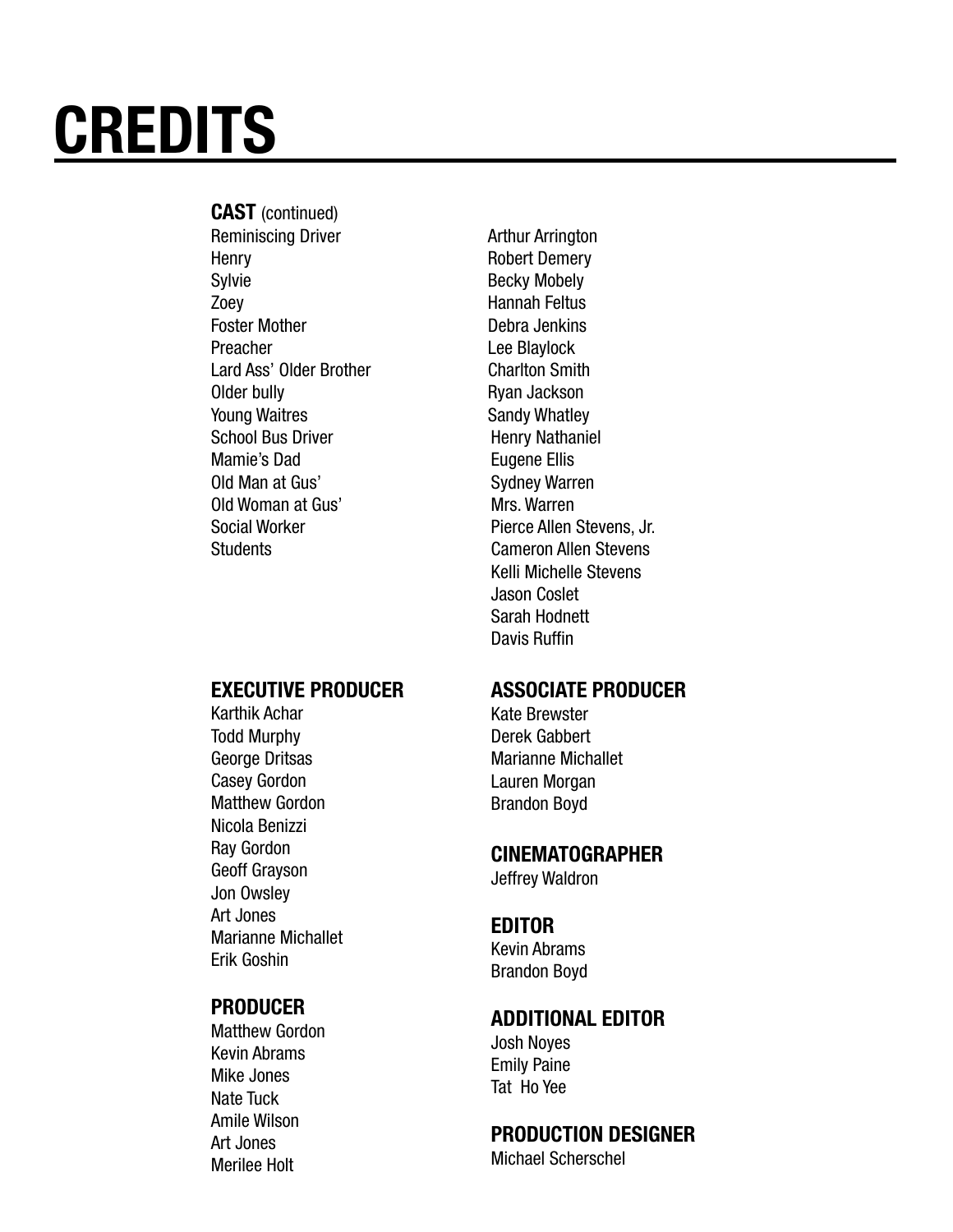PROPERTY MASTER Mariah Mills

COSTUME DESIGNER Shareen Chehade

KEY MAKEUP Jillian Erickson

MAKEUP ASST. Casey Heflin

PRODUCTION MANAGER Mike Jones

FIRST ASSISTANT DIRECTOR Nate Tuck

SECOND ASSISTANT DIRECTOR Lee Blaylock

SOUND RECORDING Clarence "Doc" Davis

BOOM OPERATOR Landry Prichard Ryan Jackson Sound Recording Clarence "Doc" Davis

#### BOOM OPERATOR

Landry Prichard Ryan Jackson

FIGHT CHOREOGRAPHY Ryan Jackson

CAMERA OPERATOR Brian Burgoyne

FIRST CAMERA ASSISTANT Mark Legaspi

#### SECOND CAMERA ASSISTANT

John Paul Clark Daniel Zapata

GAFFER Timothy Gillis

BEST BOY ELECTRICIAN Matthew Muccia

KEY GRIP Armando Ballesteros

BEST BOY GRIP

Derek Gabbert

#### EQUIPMENT PROVIDED BY

Camera and Lenses furnished by Otter Creek Productions, Inc. Camera and Lenses furnished by Andy Dean Grip and Electrics gear furnished by Day 1 Production Services, Inc. Additional Equipment furnished by The Camera House Additional Equipment furnished by IndieRentals

#### TRANSPORTATION PROVIDED BY

Ceranti Motors, Greenville, MS

#### CASTING

Lee Blaylock Derek Gabbert Matthew Gordon Amile Wilson

#### CATERING DIRECTOR

Arthur Arrington Kountry Market, Glen Allan, MS

### CRAFT SERVICES

Gloria Gonnillini Debra Toth Dale Mann